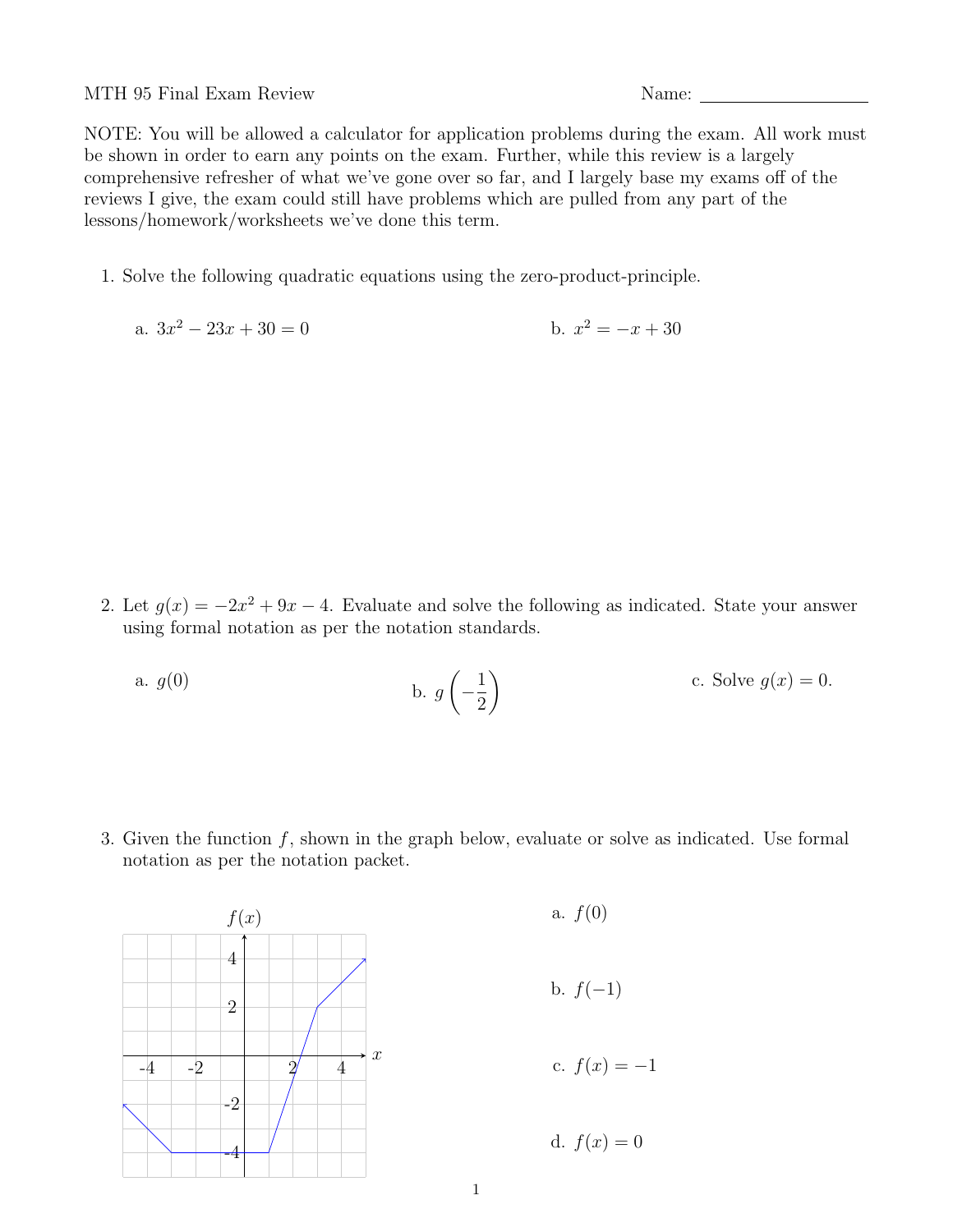4. Determine the domain of the following functions.

a. 
$$
K(x) = -\frac{x-5}{-3x^2 - 10x + 25}
$$
 c.  $H(t) = \frac{\sqrt{x-4}}{-3x + 15}$ 

b. 
$$
k(t) = \sqrt{-7 - 3x}
$$
  
d.  $f(t) = -\frac{2x + 4}{\sqrt{4x - 28}}$ 

5. Given 
$$
g(x) = \frac{-3x}{6-x}
$$
, simplify the following expressions.  
a.  $g(-2x+1)$  b.  $-3g(x) - 3$ 

6. Which of these graphs constitute  $y$  as a function of  $x$ ? Determine the domain and range of each.

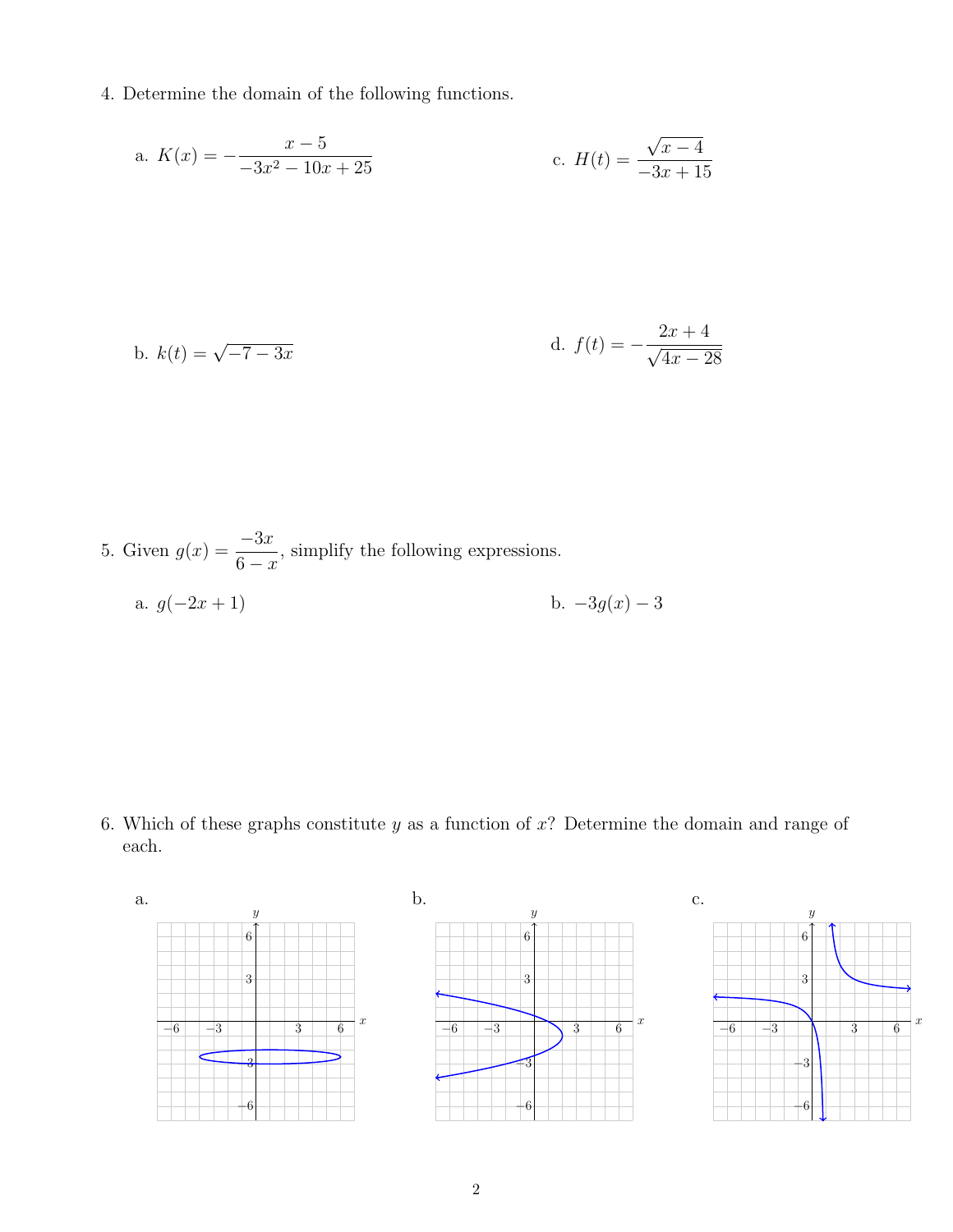7. Simplify the following rational expressions and, if applicable, write the restricted domain on the simplified expression.

a. 
$$
f(x) = \frac{x^2 + 16x + 55}{x^2 + 8x - 33}
$$
  
c.  $\frac{12t + 30}{5t^2 + 15t - 20} \div \frac{-2t^2 + 10t}{t^2 + 7t + 12}$ 

b. 
$$
\frac{x^2 - 9}{x^2 - 2x - 15} \cdot \frac{x^2 - 4x - 5}{x^2 + 6x}
$$
 d. 
$$
\frac{\frac{24x^5y^4}{49z^2}}{\frac{8x^4y^5}{35z^5}}
$$

8. Add or subtract the following rational expressions into a single rational expression and, if possible, simplify the resultant expression. If the domain changes during the simplification, make a note of it.

a. 
$$
\frac{3}{x-5} + \frac{5}{x+4}
$$
 b.  $\frac{-21}{x^2-9x+18} - \frac{-2x+5}{x-6}$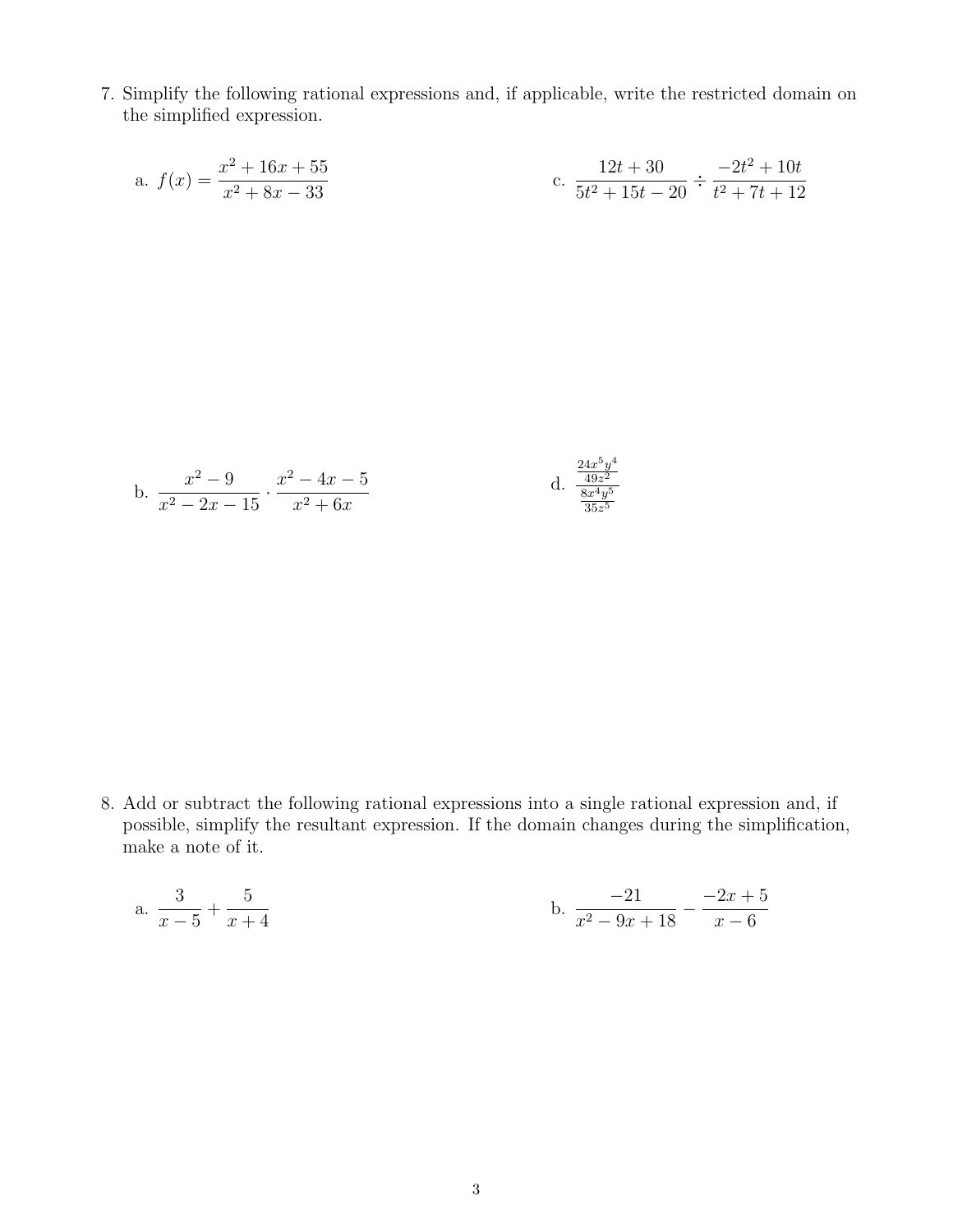9. Simplify the following complex rational expressions. If the domain changes during simplification, make note of it.

a. 
$$
\frac{5 + \frac{1}{x - 1}}{\frac{1}{x - 1} - \frac{1}{4}}
$$
b. 
$$
\frac{\frac{2}{x - 1} - 4}{\frac{1}{x - 1} + \frac{1}{x - 2}}
$$

10. Solve the following quadratic equations.

a. 
$$
\frac{y}{y+2} = \frac{4}{y-3}
$$
 b.  $\frac{1}{x^2-4} + \frac{1}{(x-2)^2} = \frac{2}{(x+2)^2}$ 

11. It takes a less experienced painter 20 hours longer to paint a house than it does a more experienced painter. Together they can paint the house in 24 hours. How long does it take for each painter to paint the house working alone?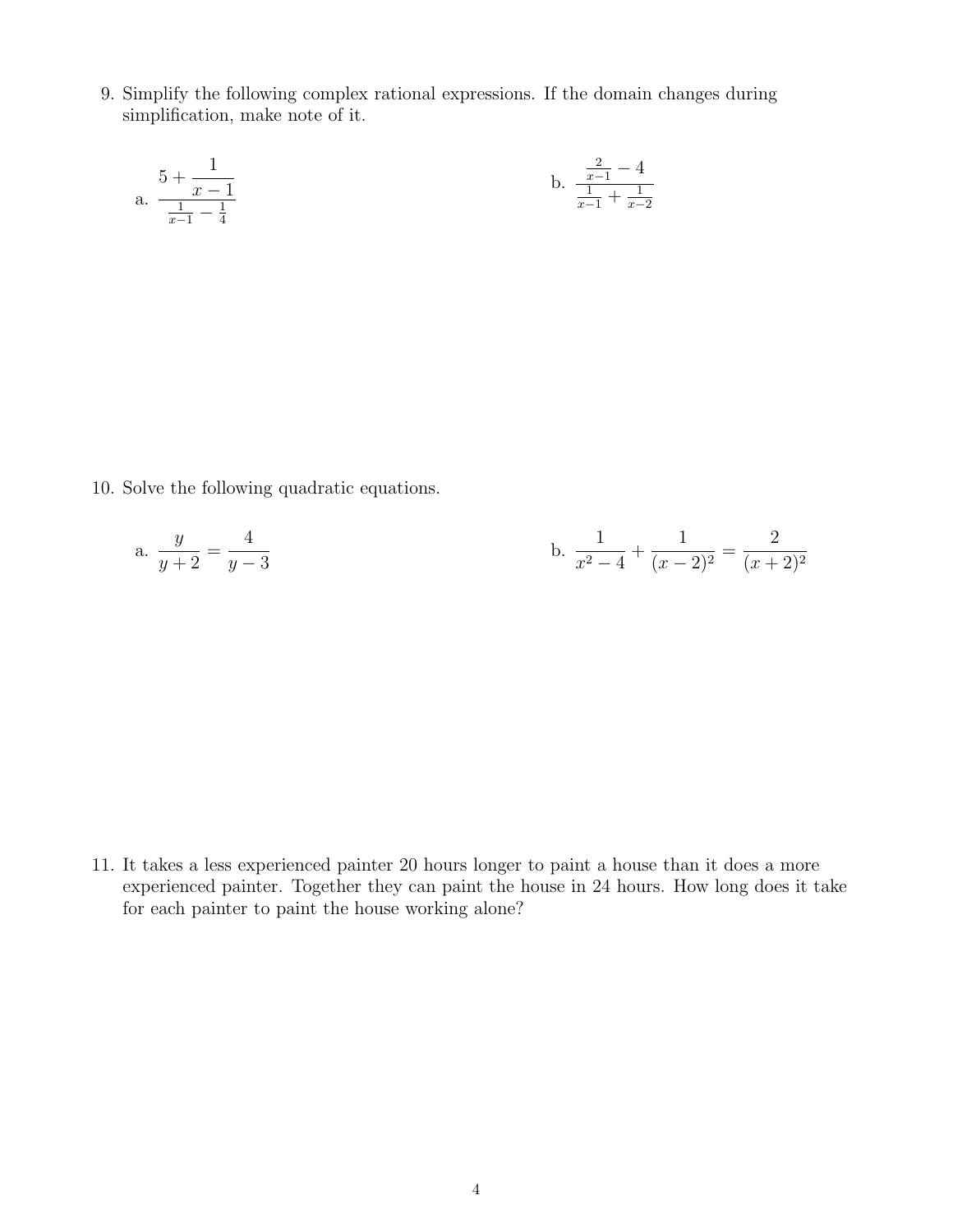12. When there is a 50-mile-per-hour wind, an airplane can fly 675 miles with the wind in the same time that it can fly 450 miles against the wind. Find the speed of the plane when there is no wind.

13. Given the following function, determine the i) vertex, ii) y-stretch, iii) whether it opens up or down, iv) the y-intercept, v) the x-intercepts, vi) any other points needed to make a nice graph. Then graph the function.



$$
f(x) = -\frac{1}{3}(x+2)^2 + 3
$$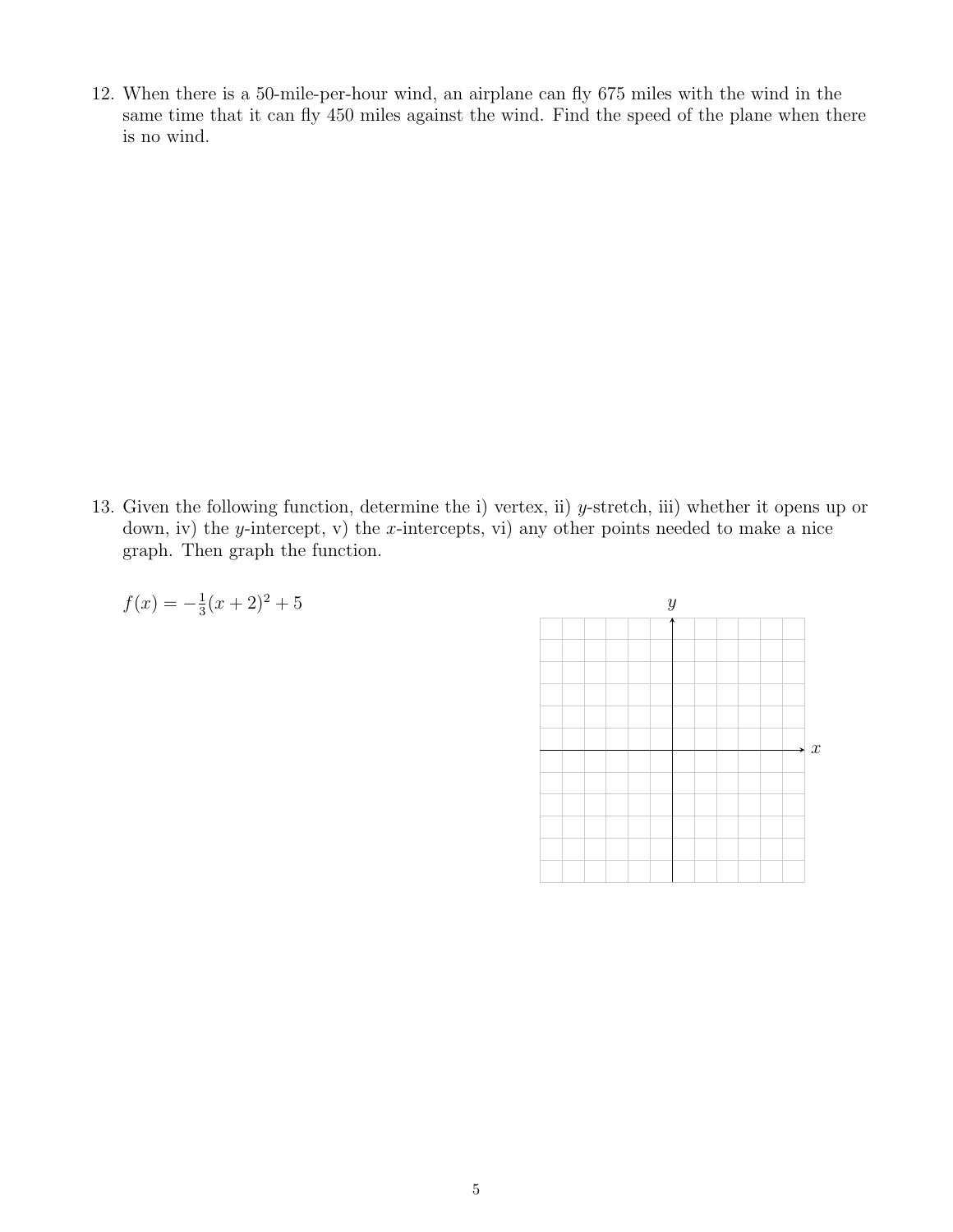14. Given the following parabolas, determine the vertex and another point on the graph and use these to determine the symbolic form of the function in vertex form.



15. Given the function  $f(x) = \frac{5}{2}$ 2  $(x+3) - 2$  determine the slope and a point on the line and use this information to graph the function.

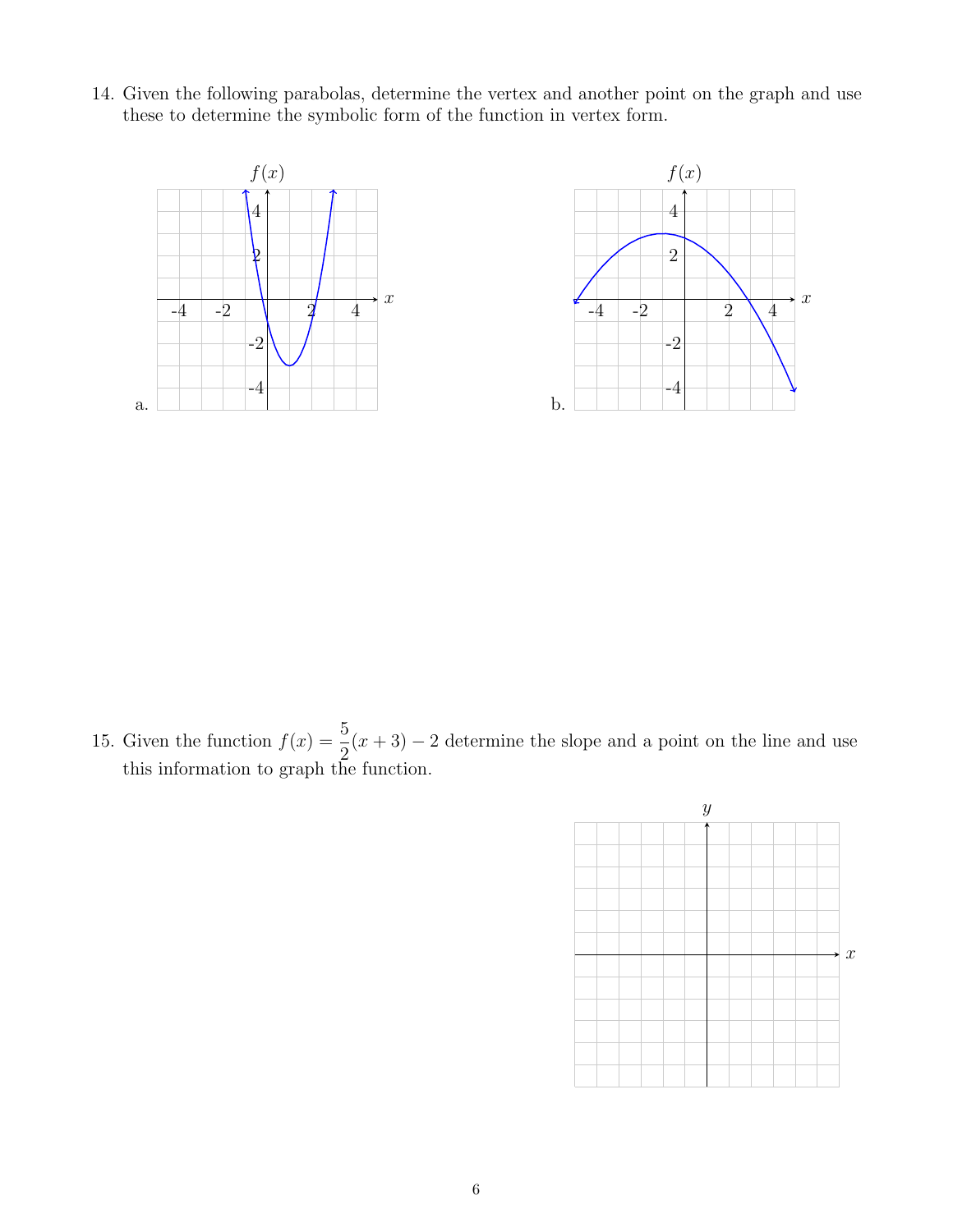16. Solve the following equations by completing the square.

a. 
$$
y^2 + 18y = -17
$$
 b.  $-3r^2 + 15r + 10 = 0$ 

17. Complete the square of the following functions to put them into vertex form, find the vertex, whether it opens up or down, the y-intercept, the y-intercept's mirror point, and then graph the function.

a. 
$$
f(x) = x^2 - 12x + 8
$$

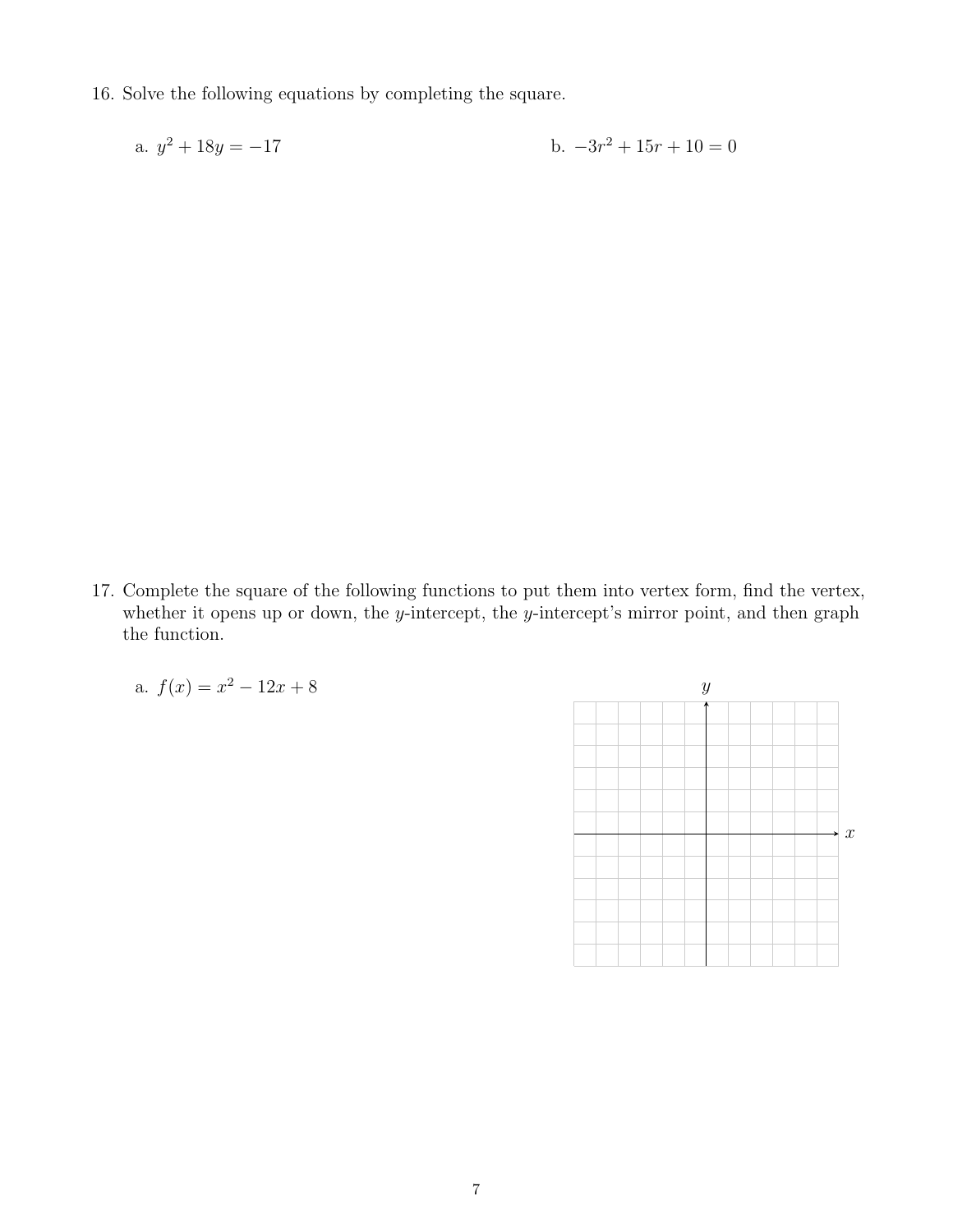a. 
$$
g(x) = -2x^2 - 16x - 18
$$



18. Solve the following absolute value equations.

a. 
$$
\left| \frac{3x-4}{5} \right| = 12
$$
 c.  $|x+5| = |x+6| + 5$ 

b. 
$$
|5x-3|+7=4
$$

d. 
$$
|-6x+1|=|2x-3|
$$